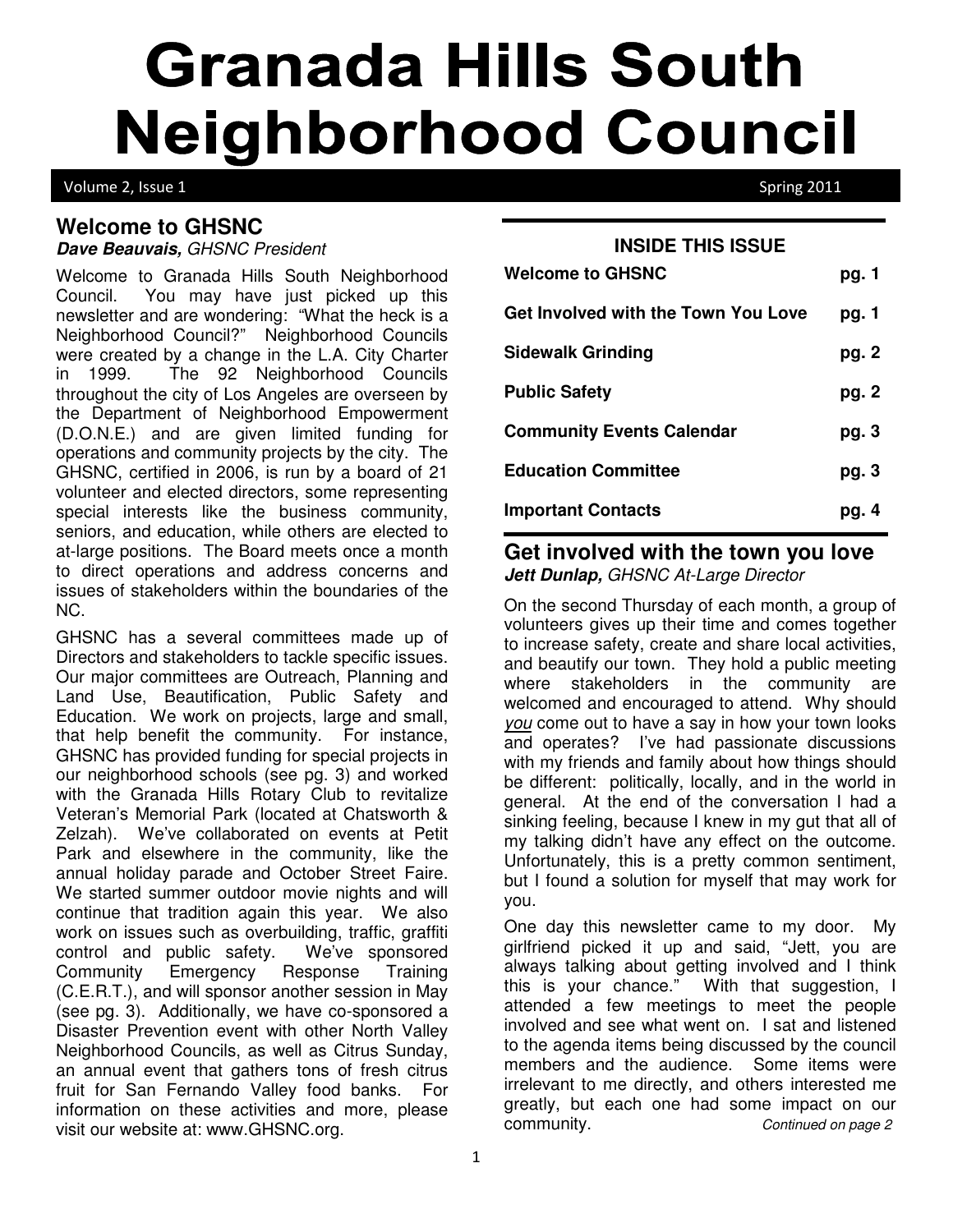#### "Get Involved…" continued from page 1

I realized how much pride I have for my community. These meetings encouraged me to throw my own hat into the ring by running for a seat on our Neighborhood Council. This was my way of having a voice and being involved in the process of actual change. What I urge you to do, fellow Granada Hills South brothers and sisters, is to help us shape our community into what you would like it to be. You don't have to be a NC director or come to every single meeting, but I encourage you to see for yourself what it's all about. Perhaps you can sit in on a general meeting or simply visit the website to get a better picture of what's happening in your neighborhood. We sponsor fun and worthwhile events throughout the year that you and your family should check out. We listen to local schools and other community groups that reach out for support. We think of ways to make our area more unique and attractive. Maybe with your ideas and input, we could achieve even greater results.

#### **Sidewalk grinding**

#### **Dave Beauvais,** GHSNC President

If you are a resident of Granada Hills, you may have noticed a crew working on your sidewalk recently. This two-man crew is grinding small (up to ¾ inch) disparities between pads of concrete on residential sidewalks that are usually the result of tree roots. These irregularities can be the source of a trip and fall for pedestrians, because they're not as obvious as larger ones. The  $\frac{3}{4}$  inch limit was recommended because grinding more than that could endanger the strength of the concrete. Councilman Greig Smith redirected mitigation funds from the Sunshine Canyon Landfill for this project. He enlisted the assistance of both Granada Hills North and South Neighborhood Councils and the Old Granada Hills Residents' Group to identify sidewalks in Granada Hills for grinding. The three organizations worked to identify thousands of potential tripping hazards. Semee Park, CD 12 Field Deputy, reported the following progress:

| October     | 196 cuts, 30 addresses    |
|-------------|---------------------------|
| November    | 424 cuts, 49 addresses    |
| December    | 400 cuts, 53 addresses    |
| January     | 834 cuts, 63 addresses    |
| Feb. & Mar. | 2,029 cuts, 221 addresses |
| Total:      | 3,883 cuts, 416 addresses |

As you can see, the grinding team has become more proficient with experience. There are still a lot

of locations that need work; however, this is a great example of how neighborhood councils can have a positive impact on their communities. Thanks to all stakeholders and directors of GHSNC and OGHRG who walked neighborhoods to identify sidewalks in need of repair.



#### **Public Safety & Emergency Preparedness Committee Robert Stevens,** Chair

Although it's been 17 years since the Northridge Earthquake, recent massive earthquakes in Haiti and Japan remind us of their devastating impact. If this happened again, here, would you be ready? The City of Los Angeles holds free classes to help you understand your responsibilities in an emergency and will train you to be prepared. C.E.R.T. (Community Emergency Response Team) trainings are available free of charge to anyone in the City of Los Angeles. If you are interested, please visit our website, www.ghsnc.org. More information is also available at: www.certla.com/basic or call the L.A. Fire Department at (818) 756-9674. The Public Safety Committee would also appreciate any input you may have concerning safety and quality of life in Granada Hills. An excellent source of regular safety information – about neighborhood block watch or general curiosity about crime in the neighborhood – can be had by signing up for "e-policing" at www.lapdonline.org.



South Neighborhood Council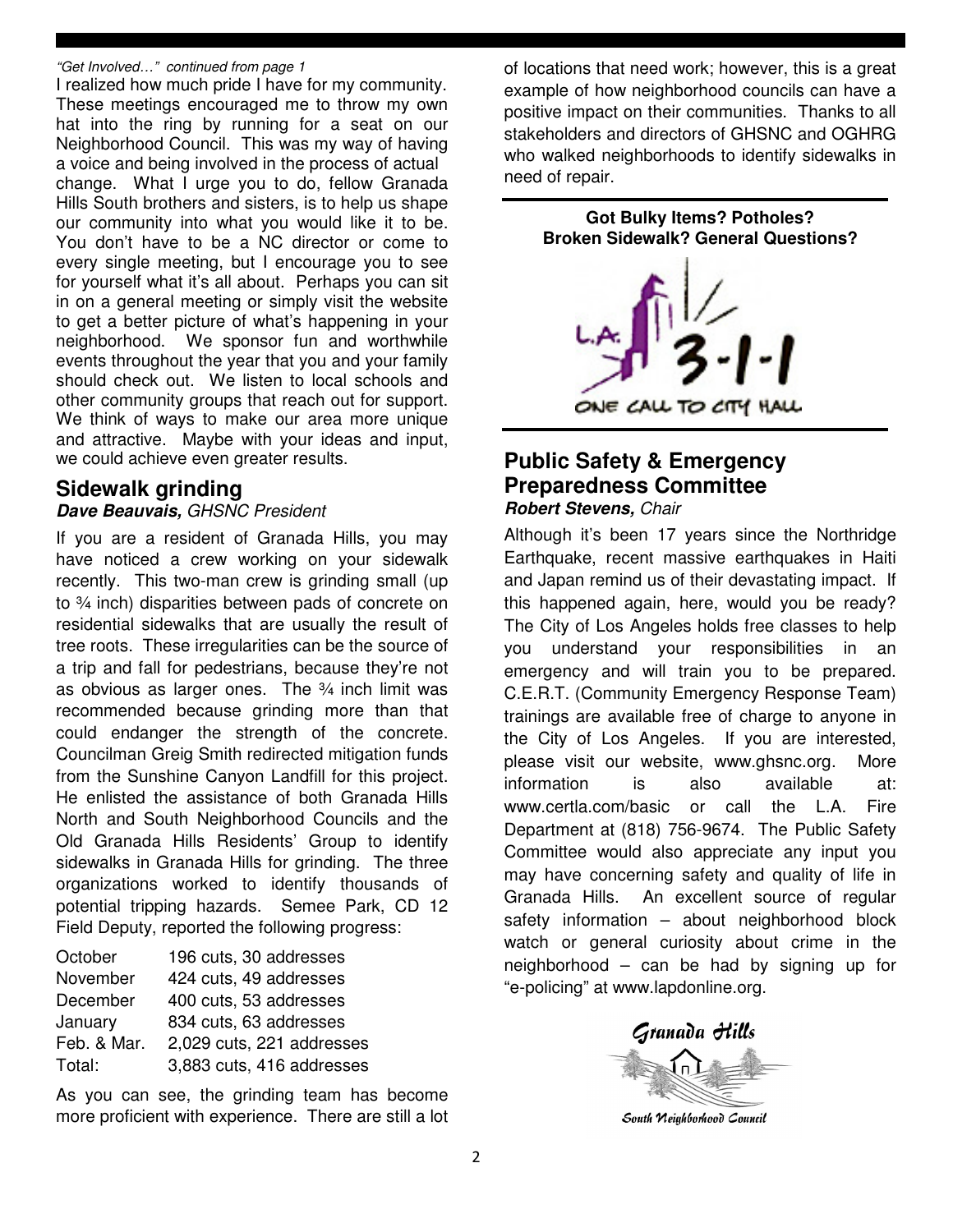## **CALENDAR OF COMMUNITY EVENTS**

Check our website for more info about other community events & meetings

#### **General GHSNC Board Meeting**

Second Thursday of each month, 7:00 p.m. Granada Pavilion, 11128 Balboa Blvd., GH

#### **GHSNC Outreach Committee Meeting**

First Thursday of each month Time and location varies

#### **GHSNC Planning & Land Use Committee Meeting**

First Wednesday of each month Time and location varies

## **MARK YOUR CALENDARS**



**GHSNC Movie Night 3 Saturday, June 18**  Details TBA

#### **GHSNC Movie Night 4 Saturday, September 10**  Details TBA

**Granada Hills Street Faire**  We are working with the GH Chamber to bring the Street Faire back!

**Check our website for updates on this and all events: ghsnc.org**

## **Education Committee**

**Julie Carson,** Chair

One of the most important quality of life factors for any community is the caliber of its schools. Our community is very active in the schools that lie within our boundaries: Granada and Tulsa Elementary Schools, Porter and Patrick Henry Middle Schools, Granada Hills Charter High School, and the new yet-to-be named Valley Regional High School #4, as well as schools who serve the population of our NC, like Haskell Elementary, Kennedy High, Kennedy-San Fernando Adult School and CSUN.

The GHSNC recognizes the importance of this priority and hosted a community forum last fall to hear proposals from potential operators of our new high school that's set to open in the fall. Over the last few years, the GHSNC has also used some of its funding to assist our local schools with special projects to supplement and improve our students' educational experience. We've given these grants over the last few years to: Tulsa ES - computers; Granada ES – computers; Porter MS – gym air conditioning unit; Granada Hills CHS: Robotics Team (twice) and quad beautification; Kennedy HS – Preschool program, Special Ed business project, Teaching Careers program; Patrick Henry MS - Knights of Music Foundation to supplement their music program.

Providing a superior education for its young people is vital to the health and vitality of any society, and is one of the top priorities for our community.



#### **GHSNC Sponsored Events:**



**Classes Begin in May** Visit our website to sign up



We have 2 Movie Nights Planned again this year. Keep an eve on our website for info as it become available.